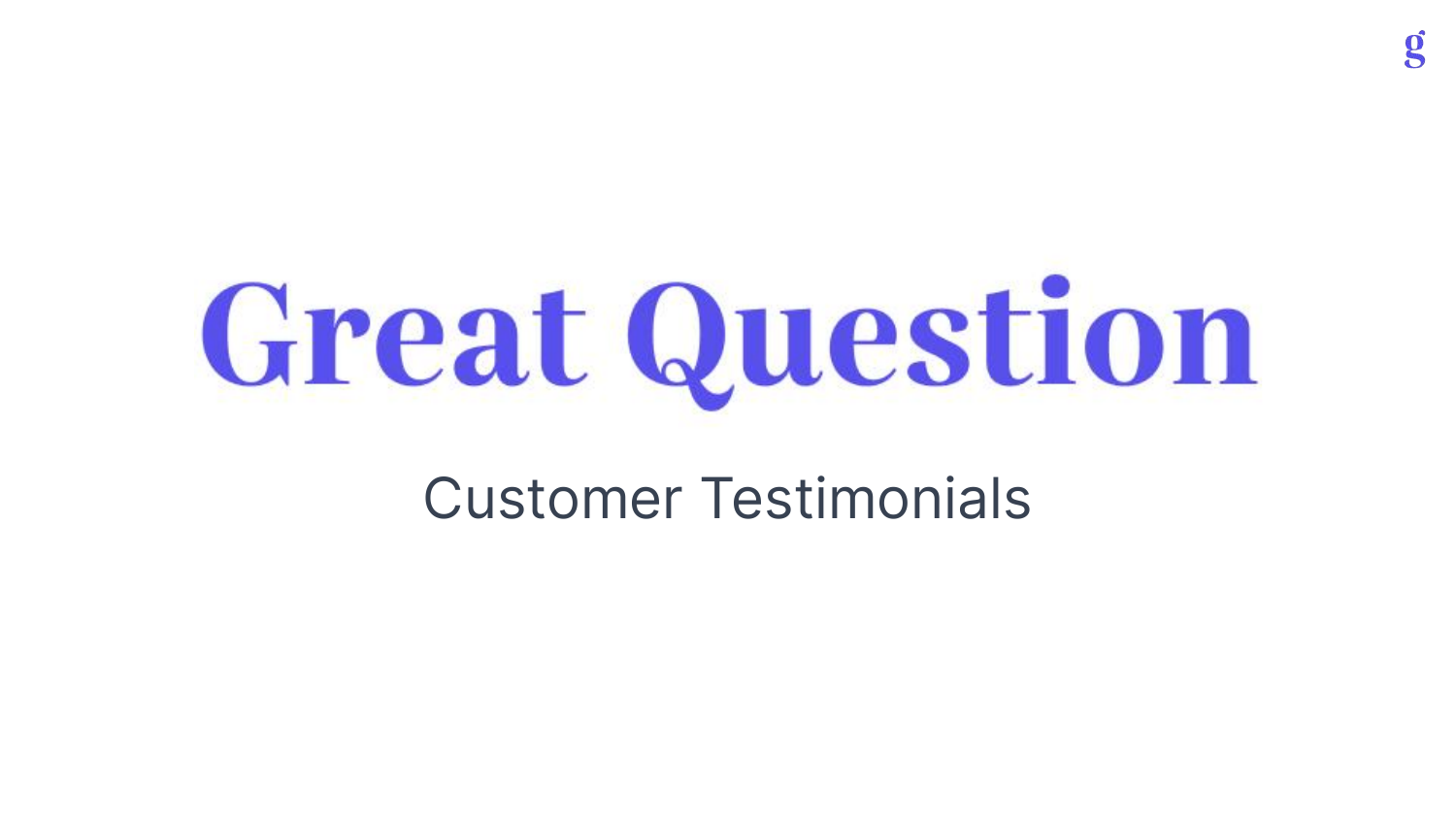

g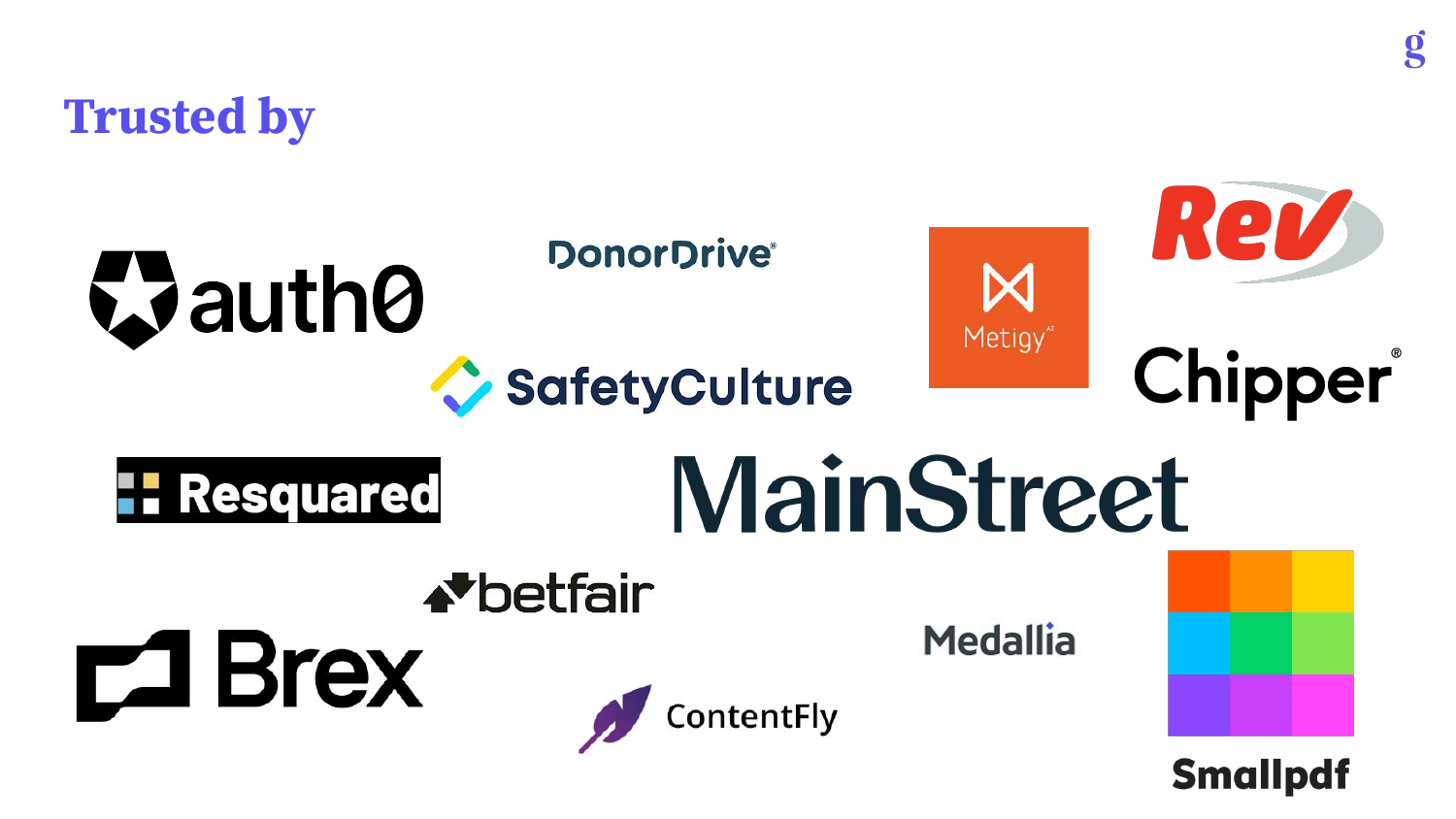## **MainStreet**

Jillian Berger Head of UX Research **MainStreet** 

"It's crucial for our team to be able to make informed design decisions. Great Question takes care of all the logistics around our research needs, allowing us to spend more time talking to and learning from our customers."

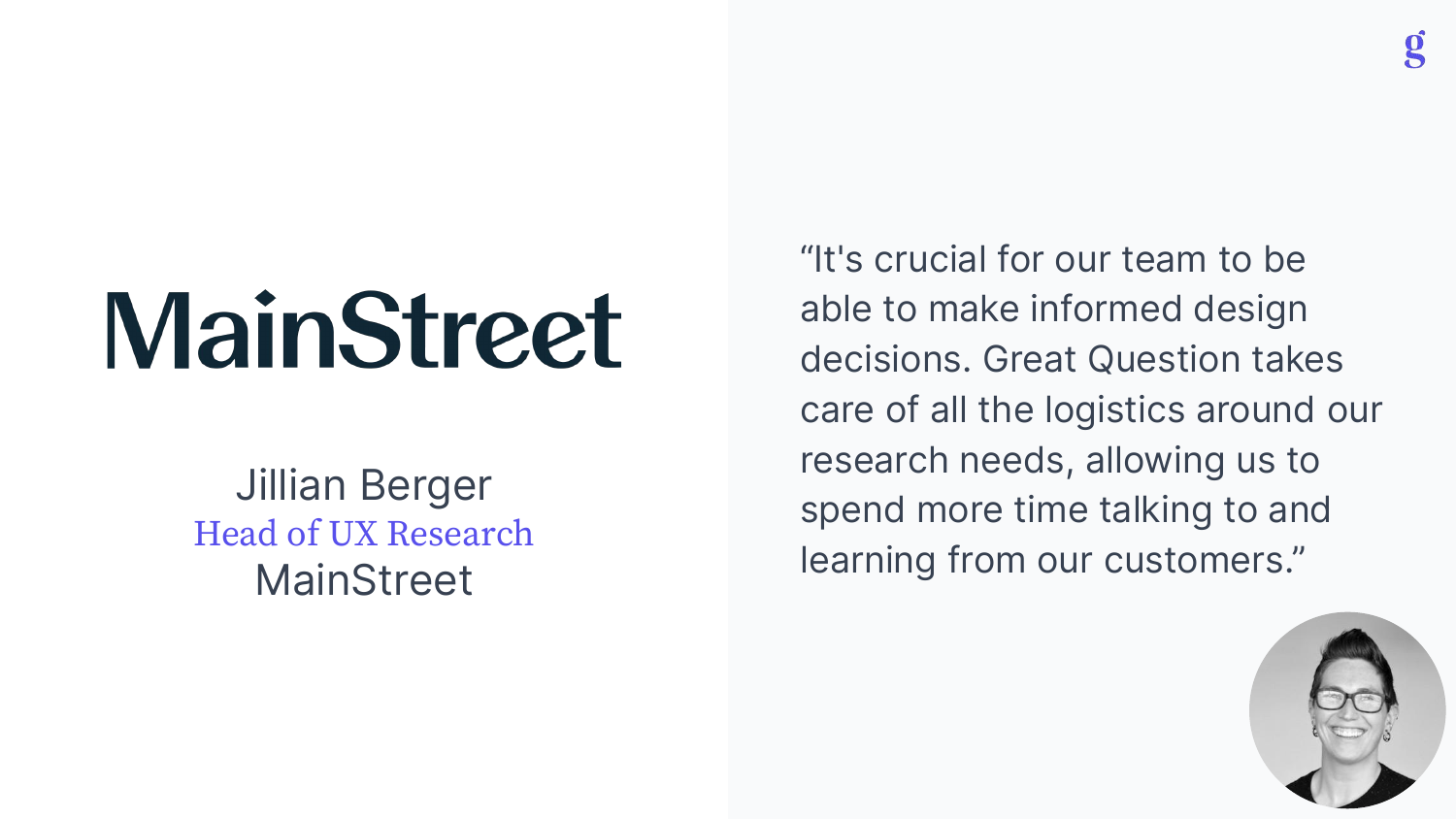## Chipper

Dani Sandoval Director of Design Chipper Cash

"Great Question allows us to get in touch with our customers in a really natural way. It helped me put all my research in one place, from the panel of customers, to screener questions and responses. It makes our research super easy & efficient."

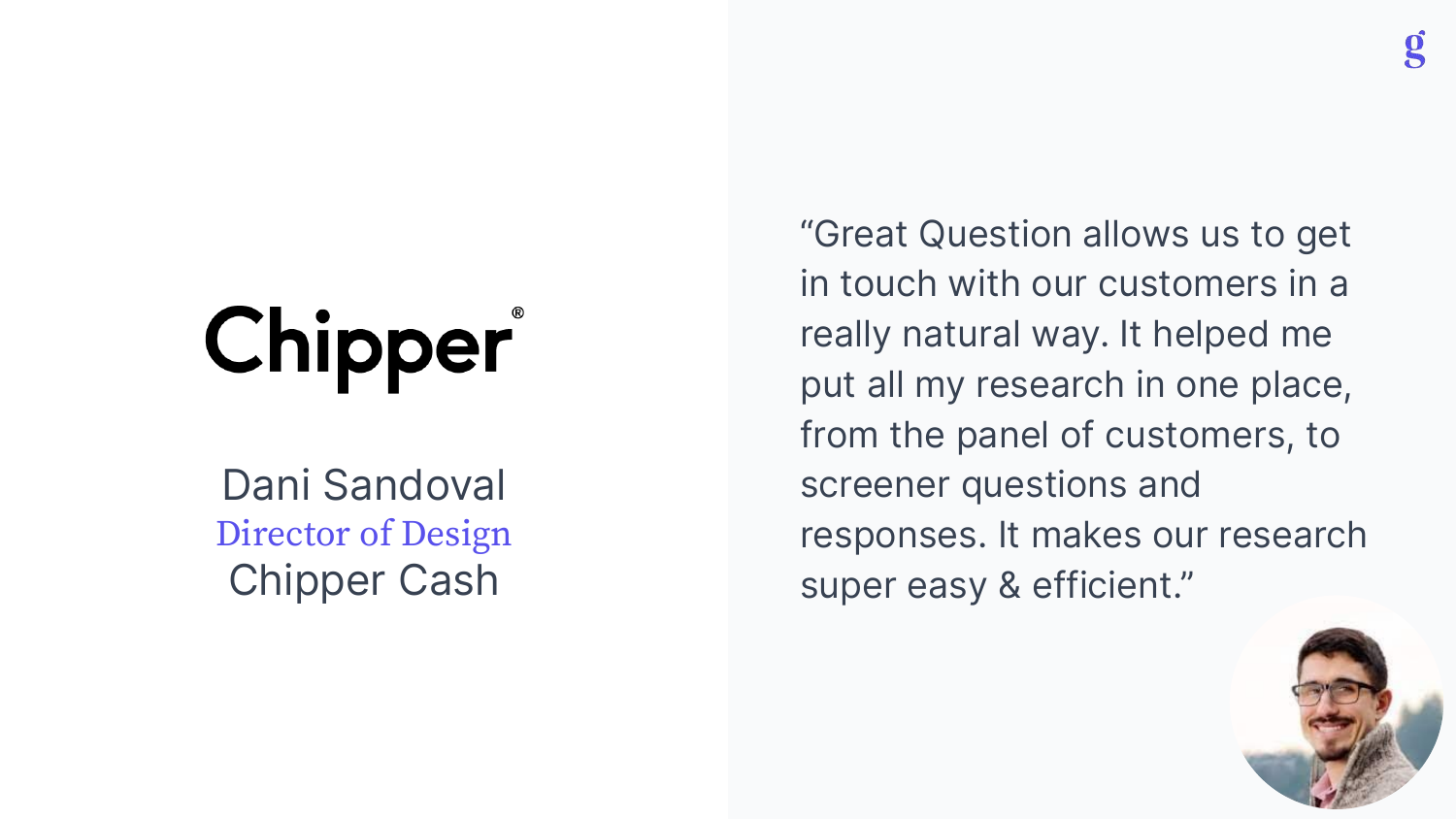

Emily Drumm UX Researcher **DonorDrive** 

"Our customers can provide feedback quickly and easily without needing to download an app or log in, and we get to see and hear their thoughts as they complete their study. It's going to be so much easier to get high-quality customer feedback and we'll be able to make decisions a lot faster!"